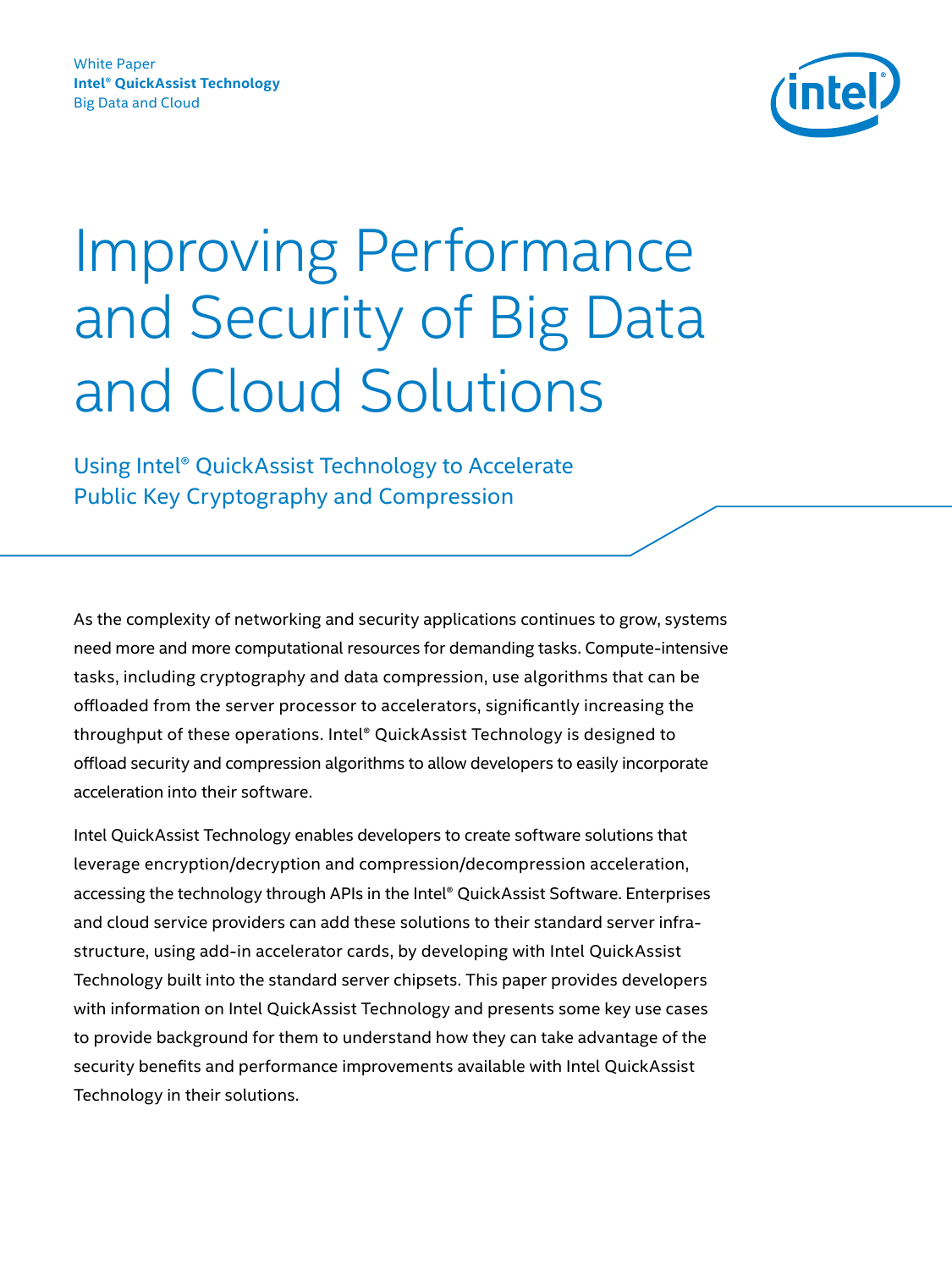# **Table of Contents**

| <b>Meeting the Growing Demand</b><br>for Encryption and Compression<br>with Intel® QuickAssist Technology  2  |
|---------------------------------------------------------------------------------------------------------------|
| Intel <sup>®</sup> QuickAssist Technology:                                                                    |
| The Intel® QuickAssist                                                                                        |
| Intel® QuickAssist<br>Technology Use Cases  3                                                                 |
| Use Case 1: Dynamic Web<br><b>SSL Encryption Offload</b>                                                      |
| Synchronous and<br>Asynchronous OpenSSL* 4                                                                    |
| <b>Accelerating OpenSSL</b><br>Transactions with Intel<br>QuickAssist Technology4                             |
| <b>Adding Intel QuickAssist</b><br>Technology for SSL Transactions5                                           |
| Intel QuickAssist Technology<br>for OpenSSL Summary 5                                                         |
| Use Case 2: Hadoop* Compression<br><b>Offload Significantly Improves</b><br>Big Data Application Performance5 |
| Software-based Compression/<br>Decompression is Not Enough5                                                   |
| Intel® QuickAssist Technology<br>Offload Improves<br>Hadoop Performance 5                                     |
| <b>Adding Intel QuickAssist</b><br><b>Technology for Big</b>                                                  |
| Intel QuickAssist Technology<br>for Big Data Summary6                                                         |
| <b>Additional Offload Opportunities</b><br>for the Cloud Data Center  7                                       |
|                                                                                                               |

# **Meeting the Growing Demand for Encryption and Compression with Intel QuickAssist Technology**

Enterprise and cloud data centers are under pressure to continuously expand revenue-generating and value-added services, such as compute intensive and I/O-demanding Big Data solutions, which moves large amounts of data into and out of storage, and sends it across the networked clusters. Compressing these data streams can vastly improve performance by reducing the size of data in motion. At the same time, data protection and secure transmissions remain a key challenge, forcing many of these same environments to adopt a "Secure Sockets Layer (SSL) everywhere" strategy and implement ubiquitous security with strong ciphers, authentication and a Public Key Infrastructure for all transactions.

Compression/decompression and encryption/decryption with public key generation and handshaking are compute-intensive tasks, adding to server processor loads, which SSL can substantially degrade server performance. These operations are ideal candidates for offloading to hardware accelerators in order to reduce the demands on the server processors by requiring significant core resources. Intel architects have shown that offloading such tasks to hardware-based accelerators using Intel QuickAssist technology can significantly reduce Apache Hadoop\* MapReduce solution times by as much as 40 percent<sup>1,2</sup> and speed up SSL public key encryption and decryption operations over 27X.<sup>1,2</sup>

This paper provides developers with the following information that will assist them in navigating the performance options available to them as they develop their enterprise, cloud, and Big Data solutions:

- An introduction to the Intel QuickAssist Technology.
- Two key use cases in enterprise and cloud data centers, where Intel QuickAssist Technology offers clear benefits.
- How to implement these use cases in system architectures.
- Additional potential uses for Intel QuickAssist Technology acceleration.

## **Intel QuickAssist Technology: Integrated Acceleration**

Intel QuickAssist Technology integrates hardware-acceleration in Intel Chipsets for widely used, compute-intensive algorithms, including key exchanges, data compression, SSL Bulk Encryption Algorithms, and SSL ciphers for Intel® chipsets. Hardware vendors offer Intel QuickAssist Technology integrated in chipsets for server motherboard or into accelerator cards, such as the Intel® QuickAssist Adapter 8950/55, which can be installed into a standard server as a PCIe\* Plug In Card. Developer software solutions access the technology through APIs and shims provided in the Intel QuickAssist Software.

## **The Intel QuickAssist Software Framework**

Figure 1 illustrates the Intel QuickAssist Software framework with device drivers, libraries, and APIs to take advantage of Intel QuickAssist Technology. The Intel QuickAssist Technology shims and patches in the Intel QuickAssist Software (such as a zlib patch for offloading compression) offer the best performance by offloading these compute-intensive workloads from the CPU core to the accelerator. Intel contributions to open source software, such as asynchronous OpenSSL available from the OpenSSL repository, provide the broadest applicability across heterogeneous environments and systems. Together, the software helps accelerate development of innovative applications for offloading operations across a wide variety of data center applications.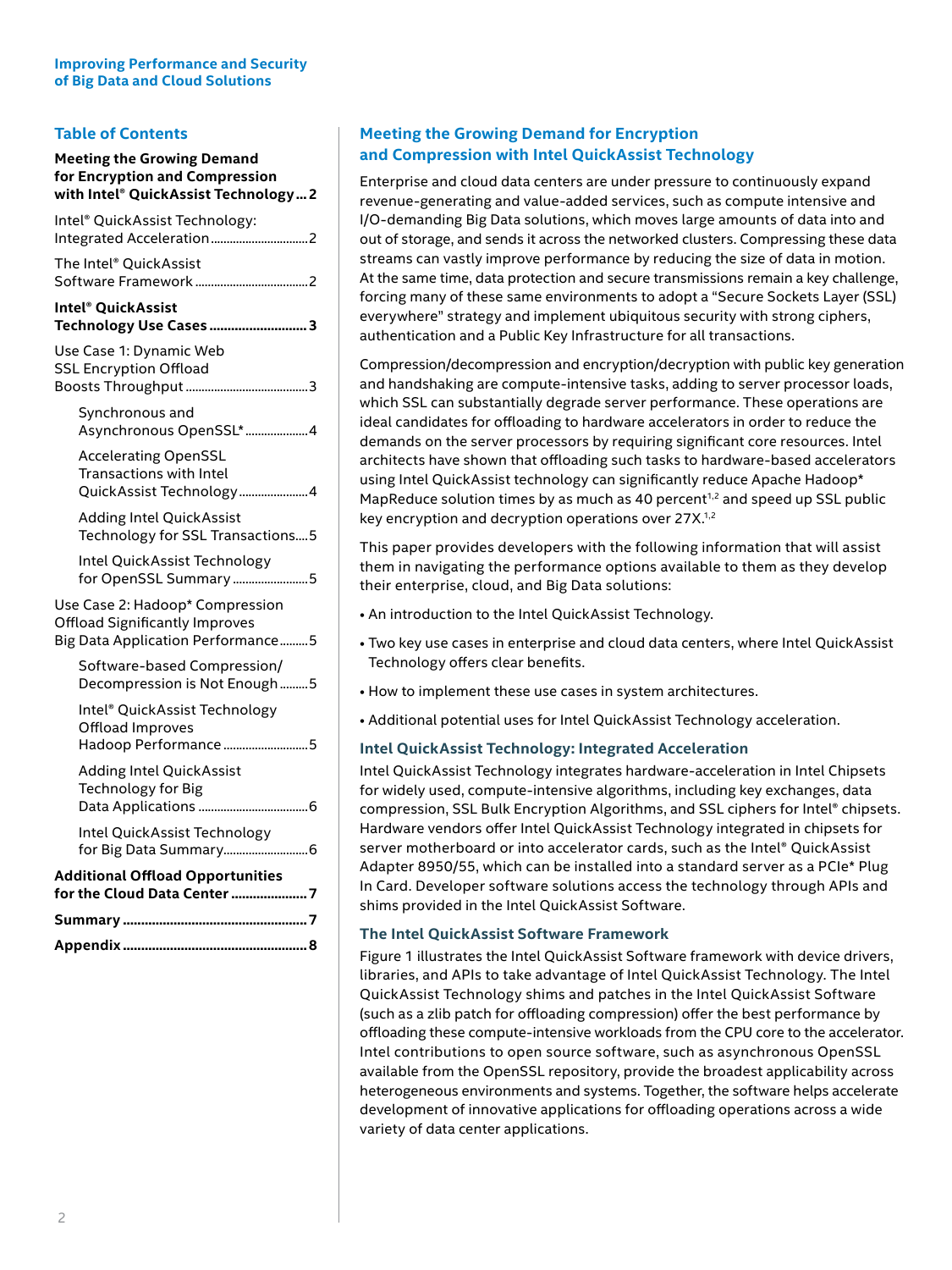# **Intel QuickAssist Technology Use Cases**

Intel QuickAssist Technology has been shown to speed up SSL public key encryption and decryption operations over 27X<sup>1,2</sup> and to reduce Apache Hadoop\* MapReduce solution times by as much as 40 percent.<sup>1,2</sup> The following use cases illustrate two examples where Intel QuickAssist Technology has proven a significant benefit in server throughput.

## **Use Case 1: Dynamic Web SSL Encryption Offload Boosts Throughput**

As more and more information is encrypted across networks using OpenSSL\*3, the workloads in cloud data centers and enterprises demand greater compute power. That's because the SSL and TLS protocols use several security/cryptographic constructs. First, during session initialization, the session keys are exchanged as part of a "handshake" process using public key cryptography to provide confidentiality and authentication. This process can be an expensive operation, which can consume millions of processor core cycles. Subsequently, symmetric cryptography using these session keys is used to provide the cipher algorithms encrypting the data being exchanged between the client and the server. Intel® Data Protection Technology with Advanced Encryption Standard New Instructions available in today's Intel® processors significantly speeds up symmetric cryptography, however, processing public key cryptography can considerably impact server performance. Hardware-accelerating SSL with Intel QuickAssist Technology can improve server throughput by freeing significant processor cycles spent on exponential calculations for key decryption for other useful computations.



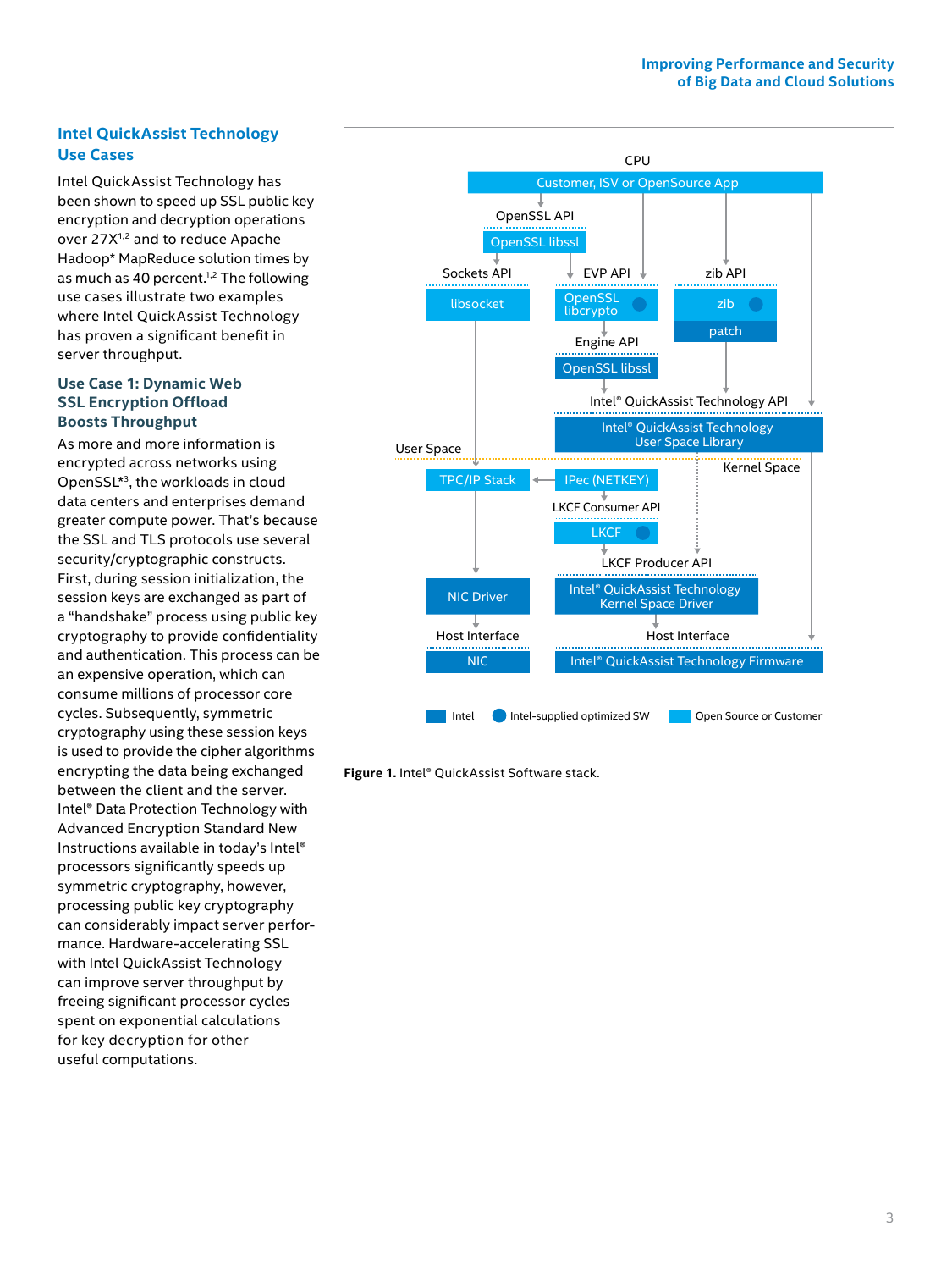# **Synchronous and Asynchronous OpenSSL\***

Servers generally handle default OpenSSL operations synchronously. Synchronous architectures imply that the application thread will be blocked until the cryptography operation finishes, requiring the OS to schedule a different application thread on the CPU to continue to get useful work done. The resulting extra context switches waste processing cycles and introduce negative caching effects, seriously impacting the potential performance of the server. With synchronous OpenSSL, launching additional application processes, or multi-threading the code, helps increase encryption and decryption performance, but this also incurs the additional overhead and impact of more resource utilization these threads require.

Asynchronous OpenSSL is a nonblocking approach to encryption/ decryption and writing to sockets that allows a single software thread to make multiple simultaneously outstanding cryptography requests. This greatly increases the ability of a single application thread to attain high encrypt/ decrypt performance while minimizing the additional resources to do so.

Asynchronous OpenSSL enables improved SSL throughput, freeing additional processor cycles to run other tasks. This operation also enables single-threaded applications to efficiently handle multiple SSL connections, because individual flows are not blocked when using hardware acceleration.

# **Accelerating OpenSSL Transactions with Intel QuickAssist Technology**

Asynchronous OpenSSL running on Intel QuickAssist Technology significantly improves server throughput over the standard (synchronous) release. Figure 2 compares OpenSSL performance for the two versions, with asynchronous OpenSSL offloaded to Intel QuickAssist Technology. These measurements are indicative of the throughput benefits during the bulk data transfer phase.



Figure 2. OpenSSL<sup>\*</sup> throughput: asynchronous vs. synchronous.<sup>1,2</sup>



Figure 3. RSA 2028 Bit Sign Operations: Asynchronous Versus Synchronous.<sup>1,2</sup>

Asynchronous OpenSSL achieves higher throughput from Intel Quick Assist Technology using a single thread of execution—as much as 27X compared to synchronous OpenSSL with multiple threads running. To achieve the same throughput from synchronous OpenSSL requires multi-threading, which is more expensive in terms of CPU utilization due to the need for context switching.

Figure 3 shows the number of RSA 2048-bit sign operations per second for asynchronous and synchronous OpenSSL. This operation is used during the initial session initiation and handshake phase, which is very

compute-intensive. As discovered in bulk encryption, asymmetric cryptography produces full throughput with only one process, whereas the synchronous version delivers significantly less throughput with four processes. In fact, asynchronous OpenSSL is extracting the maximum performance from the accelerator used in the testing. Consequently, synchronous OpenSSL generally will require significantly more threads than asynchronous OpenSSL to achieve the same performance. This negatively affects CPU utilization because of context switching and other impacts from additional threads using caching resources.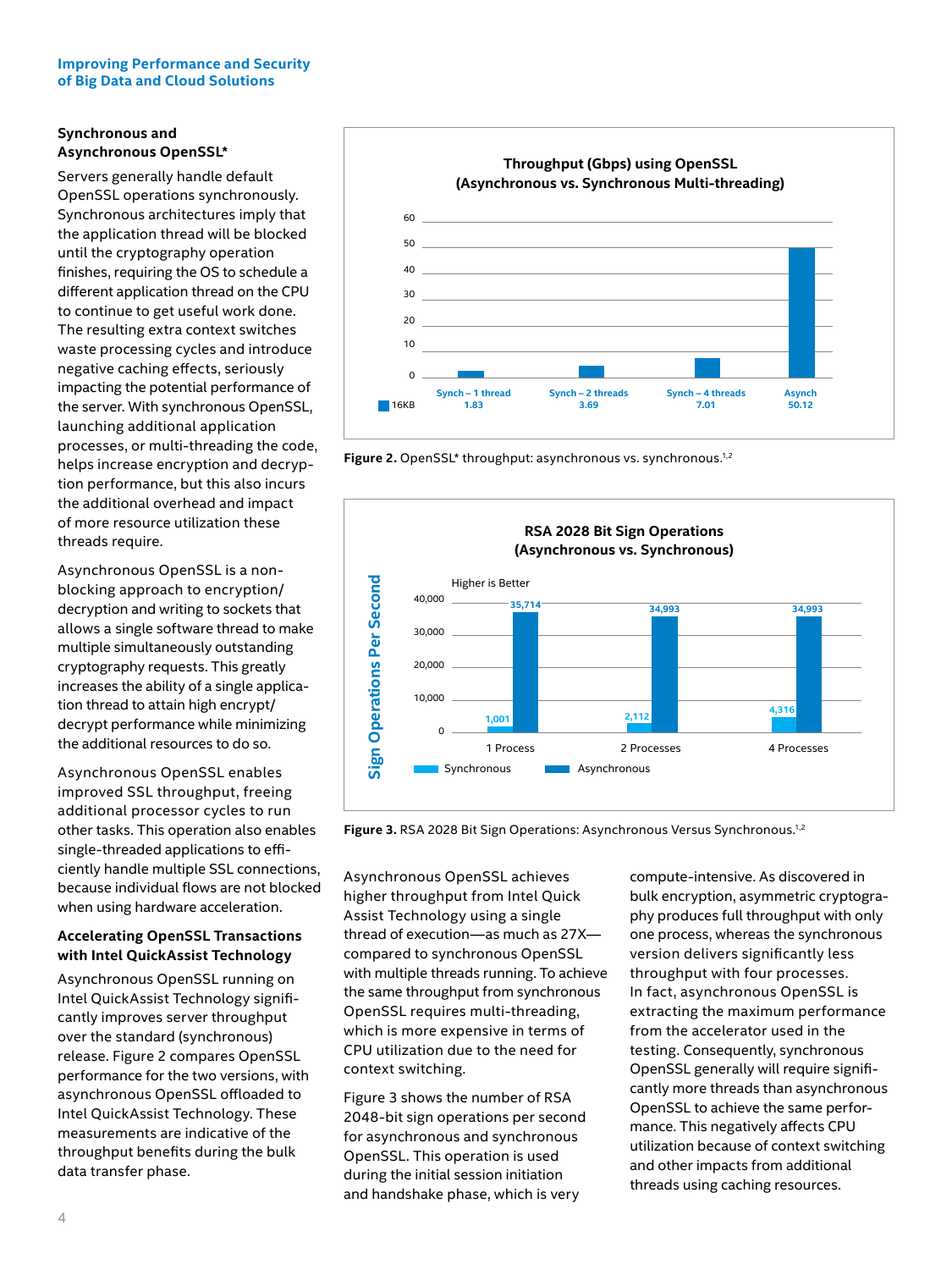## **Adding Intel QuickAssist Technology for SSL Transactions**

Asynchronous OpenSSL was developed by the OpenSSL community with contributions from Intel architects. Asynchronous OpenSSL for Intel QuickAssist Technology is available in the OpenSSL stack development branch, apart from the Generally Available (GA) release, at [www.openssl.org](http://www.openssl.org). Compile and install instructions are provided with the source in the repository.

To gain the benefits of software supporting asynchronous OpenSSL, developers need to add asynchronous SSL to their solutions. IT departments can then add Intel QuickAssist Technology-based accelerator cards to existing Intel® Xeon® processor-based servers, or upgrade to server platforms with Intel chipsets that integrate the technology.

# **Intel QuickAssist Technology for OpenSSL Summary**

For enterprises and cloud data centers supporting massive SSL transactions, using asynchronous OpenSSL to offload symmetric and asymmetric encryption onto Intel QuickAssist Technology-enabled platforms and plug-in PCie-based accelerator cards can significantly improve performance to customers while reducing TCO.

# **Use Case 2: Hadoop\* Compression Offload Significantly Improves Big Data Application Performance**

Hadoop jobs move massive amounts of data in and out of the Hadoop Distributed File System (HDFS) and across the network. Hadoop I/O results in considerable disk operations and network utilization, such that Hadoop MapReduce jobs are often I/O bound.

# **Software-based Compression/ Decompression is Not Enough**

Compressing data before writing to the HDFS and during data transmissions

can make more efficient use of storage capacity and accelerate data transfers. Figure 4 illustrates an example where Hadoop MapReduce jobs can benefit from data compression. However, processor-based, software-only compression and decompression may take significant CPU cycles as illustrated in Figure 5. In this TextSort job, zlib compression/decompression together consume about 30 percent CPU time on average.<sup>1,2</sup>

## **Intel® QuickAssist Technology Offload Improves Hadoop Performance**

Intel QuickAssist Technology enables considerable speedup for Hadoop. Intel testing shows that Intel QuickAssist Technology results in MapReduce finishing about 40 percent sooner than software-only zlib compression, while reducing average CPU utilization by about 20 percent.<sup>1,2</sup> Intel QuickAssist Technology makes extra CPU cycles available for other Hadoop tasks, such as Sort and Merge.



**Figure 4.** Ideal locations in the Hadoop job cycle for compress/decompress.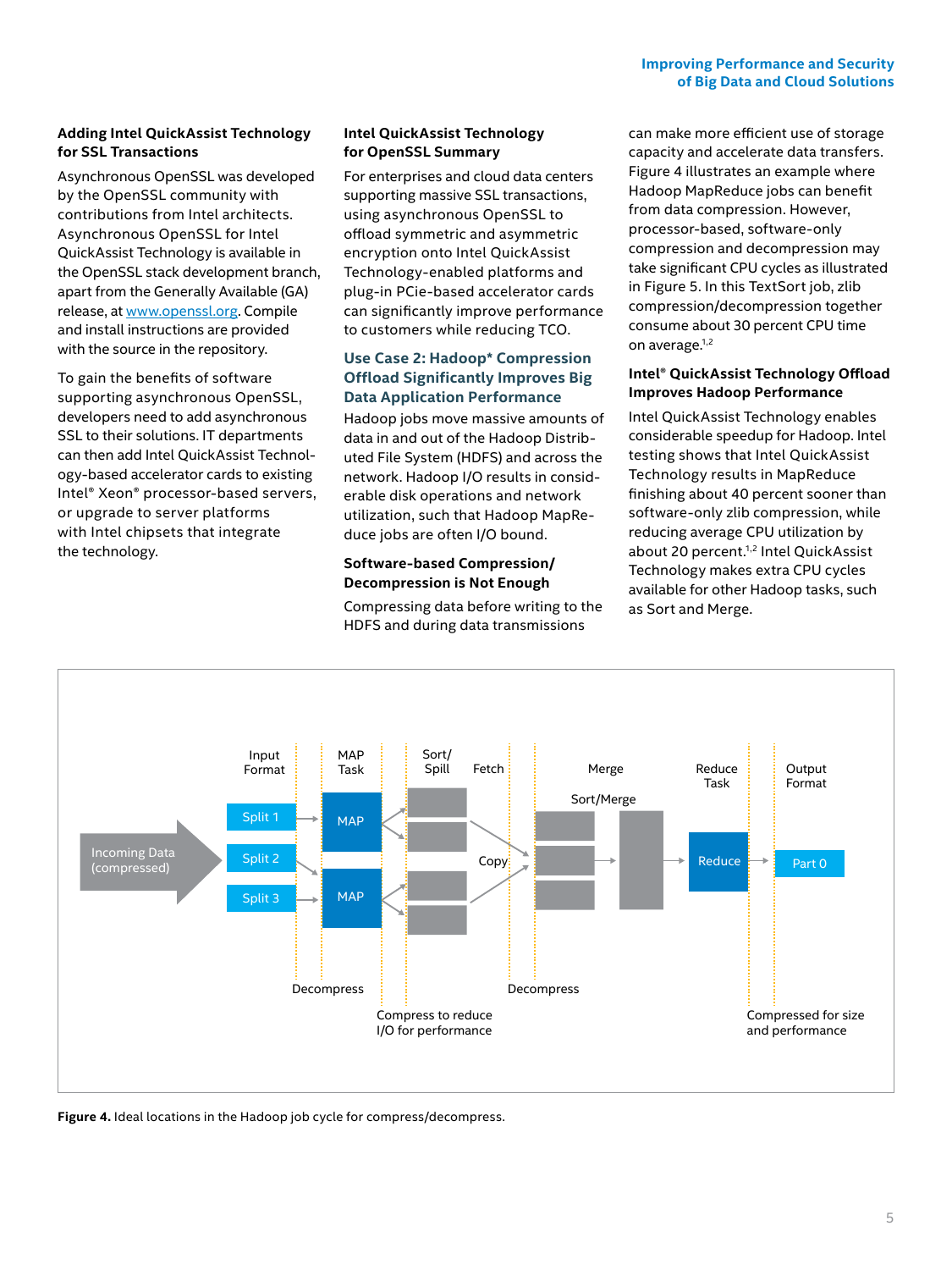Furthermore, Intel QuickAssist Technology results in twice the throughput for disk reads and data transmission $1,2$ (Figure 6). Disk reads and network throughput are limited by how fast data can be decompressed. Software decompression utilizes significant processor resources, delaying further activities. By offloading decompression to Intel QuickAssist Technology, decompression is no longer the bottleneck. Thus, increasing decompression throughput indirectly increases disk reads and network throughput.<sup>1,2</sup>

## **Adding Intel QuickAssist Technology for Big Data Applications**

Intel has made the integration of Intel QuickAssist Technology into Hadoop simple. When Hadoop calls the zlib API, an Intel-supplied zlib patch allows the zlib library to interface to the Intel QuickAssist Technology API. If the Intel technology is present in the server, the modified zlib library forwards the compression requests to the Intel QuickAssist Technology compression accelerators, seamlessly integrating hardware-based acceleration into the Hadoop job.

# **Intel QuickAssist Technology for Big Data Summary**

Compression on Hadoop workloads reduces the size of data on disk and accelerates transfers through the network, but this compression may take significant CPU resources. Offloading compression and decompression to Intel QuickAssist Technology significantly improves Hadoop performance across the CPU, disk reads, and network throughput. Intel makes it simple for developers to support hardware-based Intel QuickAssist Technology acceleration in their applications, reducing the cost and complexity for data centers to add enhanced Hadoop performance to big data services.



Figure 5. CPU Utilization for software-based compression/decompression during Textsort.<sup>1,2</sup>



**Figure 6.** Intel® QuickAssist Technology doubles throughput for Hadoop disk reads and network.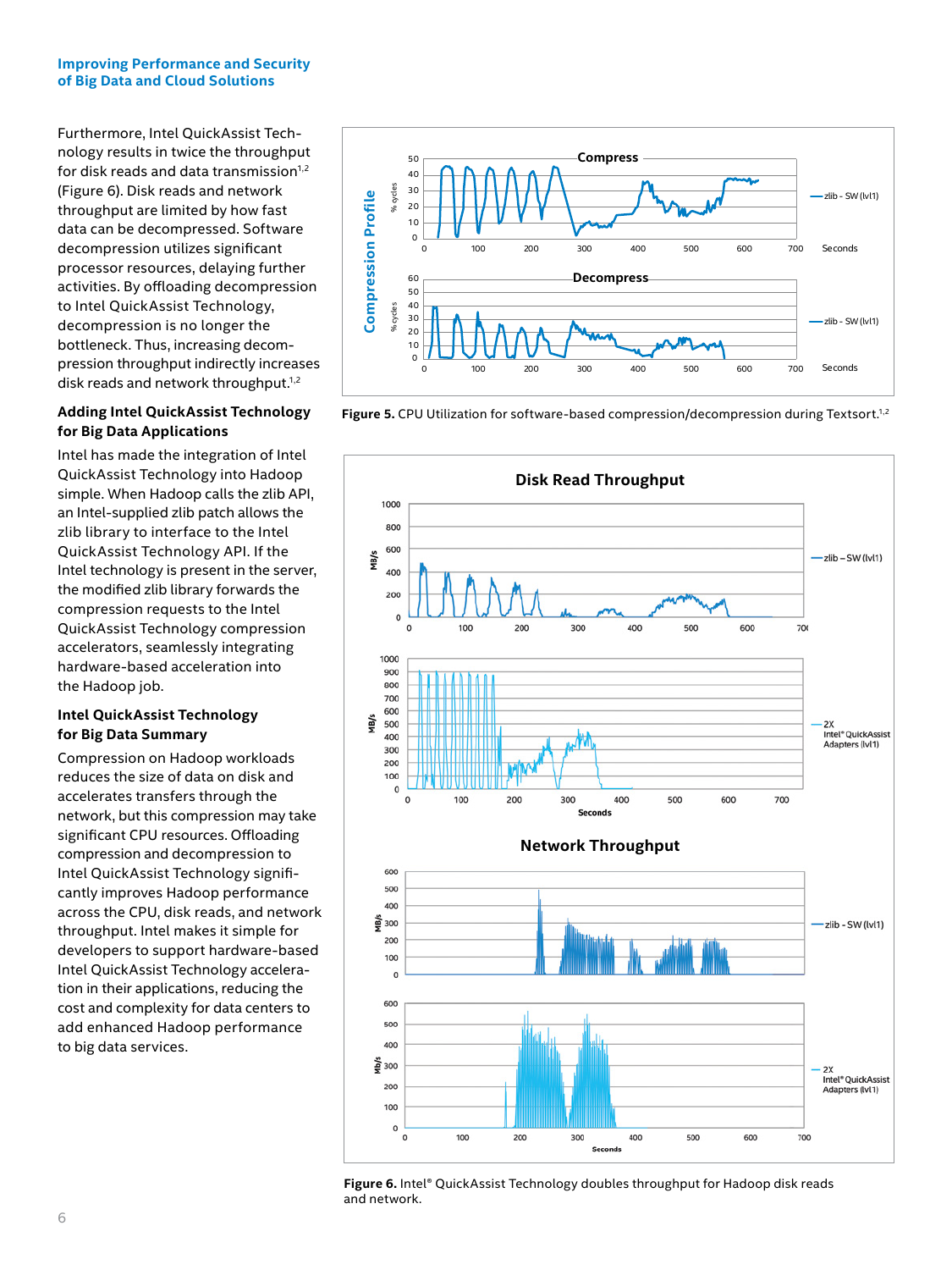# **Additional Offload Opportunities for the Cloud Data Center**

The improvements provided by offloading encryption and compression can potentially be extended to other applications, which can enhance cloud data center operations and benefit cloud customers. Developers might consider assessing these use cases.

**Hadoop Encryption/Decryption –** 

With Hadoop being a distributed system, data is expected to traverse servers in the data center, and potentially disparate data centers around the globe. Protecting data in transit requires encryption on top of compression before sending across a possibly unsecure network connection. As seen with asynchronous OpenSSL, offloading encryption and decryption to Intel QuickAssist Technology can deliver improvements in SSL throughput. On large data transfers, this can offer a significant benefit in run times.

## **Virtual Machine (VM) Migration –**

In the virtualized cloud data center, VM migration can happen at any time, moving a VM image from one server to another within—or even outside the physical premise. To optimize the transition across platforms, compression can reduce the image size and thus accelerate the transfer over the network. With compression offloaded to Intel QuickAssist Technology, transfer times are shortened, accelerating the migration and launch of the environment on another platform.

## **Summary**

Intel QuickAssist Technology-enabled accelerators give developers new opportunities to create value-added applications for enterprise and cloud data centers that can improve data movement and cryptography performance. Current Intel developments with both asynchronous OpenSSL and Big Data shows marked benefits when Intel QuickAssist Technology is added to servers. Many further opportunities exist as Cryptography and security solutions become a mandatory baseline for data center, enterprise, and cloud applications.

Intel simplifies the process of adding Intel QuickAssist Technology offload to applications by providing device drivers, libraries, and APIs in the Intel QuickAssist Technology Software, and through work with open source software, like Asynchronous OpenSSL. See the list of Additional Resources in the Appendix for more information.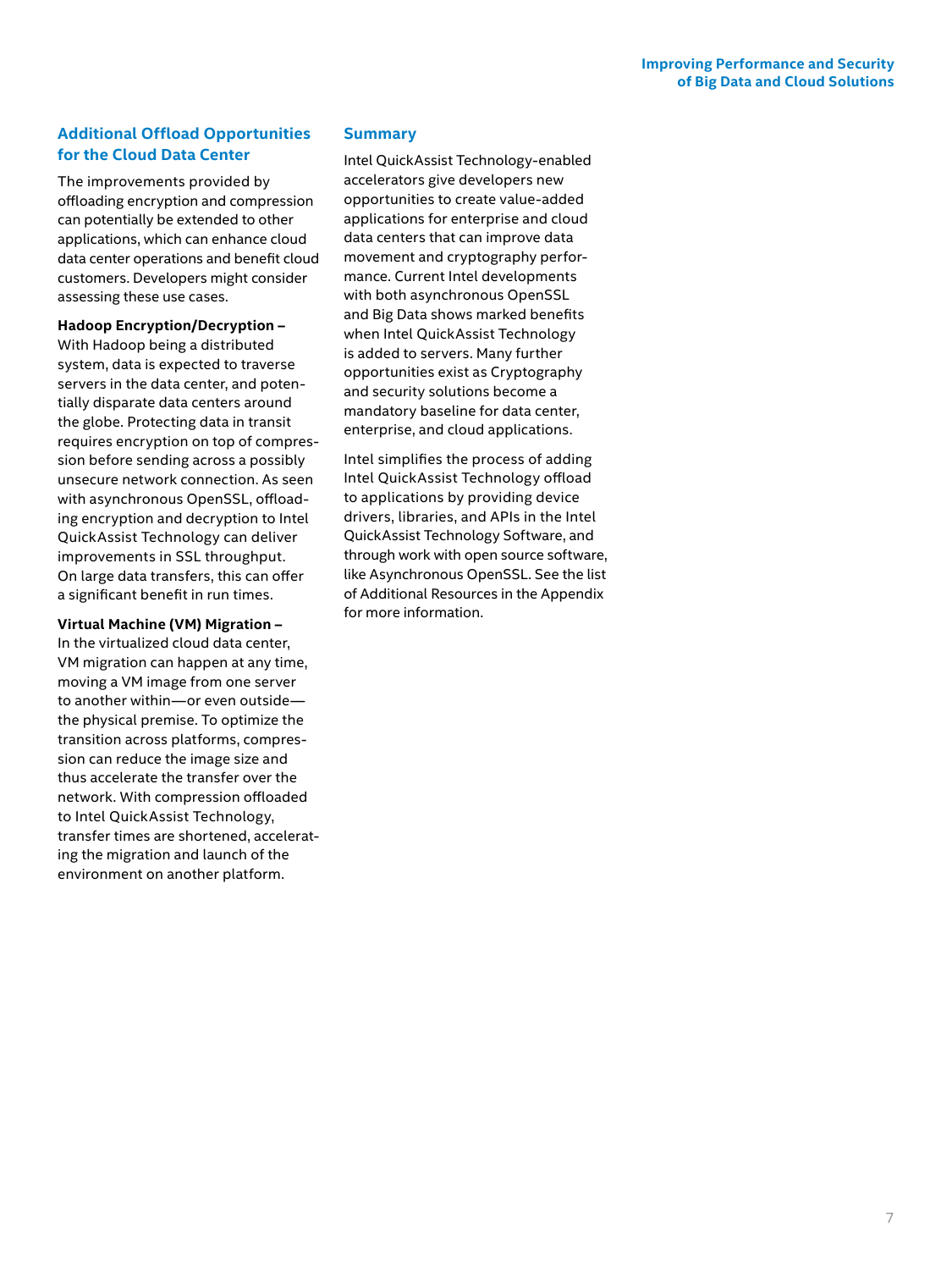# **Appendix**

#### **Additional Resources**

For further information about Intel QuickAssist Technology, visit

http://www.intel.com/content/www/us/en/io/quickassist-technology/quickassist-technology-developer.html

[Intel® QuickAssist Technology Accelerates Hadoop\\* Applications](http://www.intel.com/content/www/us/en/io/quickassist-technology/accelerating-hadoop-applications-brief.html?wapkw=accelerating+hadoop)

[Intel® QuickAssist Technology Accelerates OpenSSL\\* Applications](http://www.intel.com/content/www/us/en/io/quickassist-technology/accelerating-openssl-brief.html?wapkw=accelerating+openssl+with+quickassist)

[Intel® QuickAssist Technology | 01.org](https://01.org/packet-processing/intel®-quickassist-technology-drivers-and-patches)

[IPSec Performance Demonstration](http://www.intel.eg/content/www/xr/en/secure/intelligent-systems/privileged/ipsec-demo-crystal-forest-video.html)

[Scaling Acceleration Capacity with Intel® QuickAssist Technology](http://www.intel.com/content/dam/www/public/us/en/documents/solution-briefs/scaling-acceleration-capacity-brief.pdf)

Intel<sup>®</sup> QuickAssist Adapter Family for Servers

[Intel® QuickAssist Adapter 8950 Product Brief](http://www.intel.com/content/www/us/en/network-adapters/quickassist-adapter-8950-brief.html)

[Intel® QuickAssist Technology Performance Optimization Guide](https://01.org/sites/default/files/page/330687_qat_perf_opt_guide_rev_1.0.pdf)

[Intel® QuickAssist Technology API: Programmer's Guide](http://www.intel.com/content/www/us/en/embedded/technology/quickassist/quickassist-technology-api-programmers-guide.html)

[Intel® QuickAssist Technology Cryptographic API: Reference Guide](http://www.intel.com/content/www/us/en/embedded/technology/quickassist/quickassist-technology-cryptographic-api-reference-guide.html)

[Intel® QuickAssist Technology Compression API: Reference Guide](http://www.intel.com/content/www/us/en/embedded/technology/quickassist/quickassist-technology-compression-api-reference-guide.html)

## **Test Configurations**

## **Hadoop Compression Testing**

Hadoop testing was completed on a highly tuned and optimized Hadoop cluster with a single name node and two data nodes.

#### Data Nodes - Two

| <b>Processors</b>       | 2x Intel® Xeon® processor E5-2680 @ 2.70 GHz                                                                                                                     |
|-------------------------|------------------------------------------------------------------------------------------------------------------------------------------------------------------|
| <b>Cores/Threads</b>    | 8 cores/socket/Intel® Hyper-Threading technology <sup>4</sup> enabled for 16 hardware threads                                                                    |
| <b>Chipset</b>          | Intel® Communications Chipset 8950 with Intel® QuickAssist technology                                                                                            |
| <b>Memory</b>           | 128 GB of DDR3 @ 1600 MHz                                                                                                                                        |
| <b>Network</b>          | Intel® 82598EB 10-Gigabit                                                                                                                                        |
| <b>Storage</b>          | 1 x 32 GB Intel X25-E Extreme - Operating System<br>8 x 300 GB Intel 710 Series 3Gb/s SATA<br>24 x 32 GB Intel X25-E Extreme - external SAS<br>with a 6Gb/s link |
| <b>Operating System</b> | CentOS* 6.3 64<br>kernel 2.6.32-279.19.1.el6.x86 64                                                                                                              |
| Java Hotspot*           | 1.7.0 13 64-Bit Server VM (build 23.7-b01)                                                                                                                       |
| Apache Hadoop*          | 1.0.4 (with several performance fixes)                                                                                                                           |
| <b>Compression</b>      | zlib 1.2.7                                                                                                                                                       |